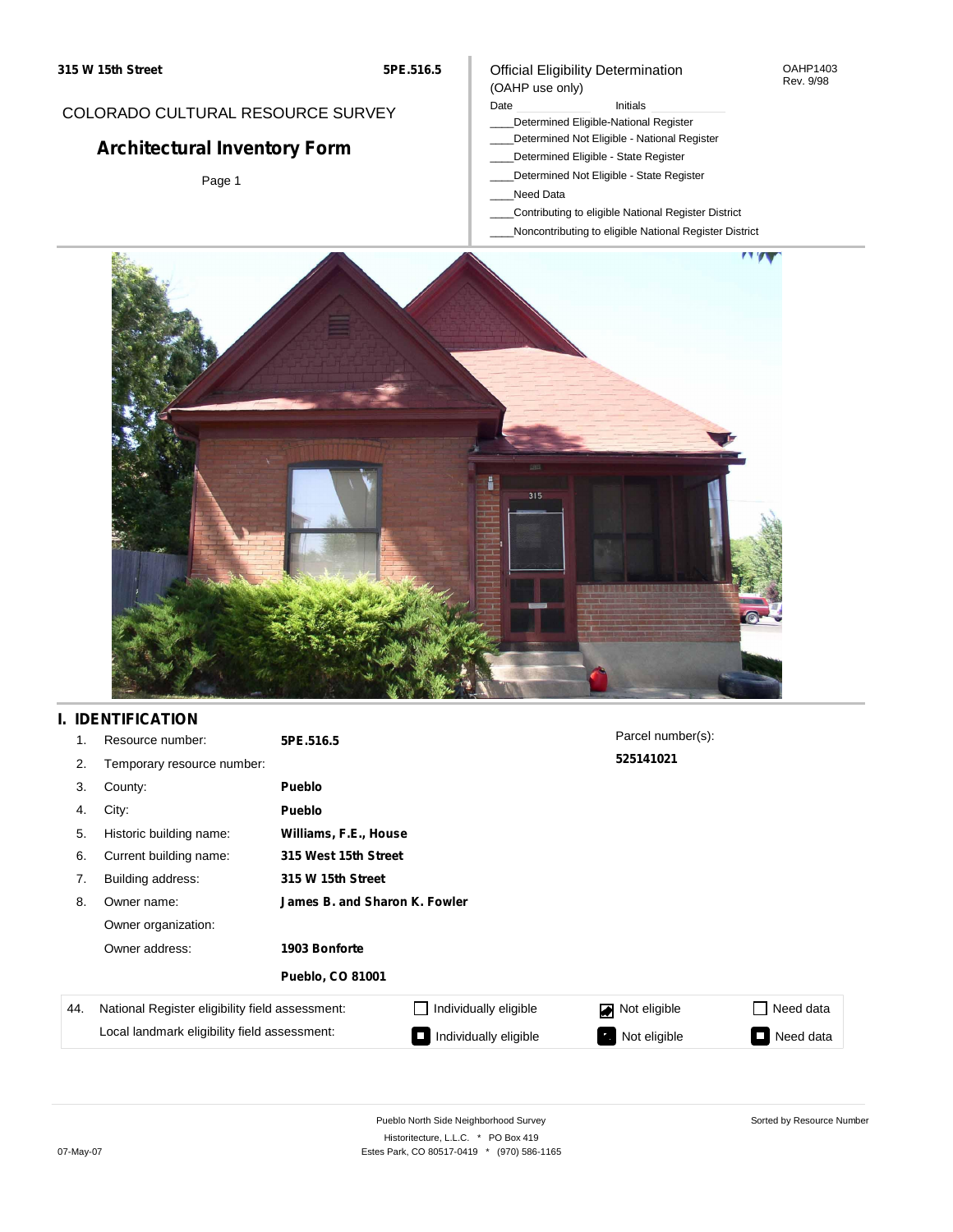Sorted by Resource Number

### **Architectural Inventory Form**

Page 2

### **II. GEOGRAPHIC INFORMATION**

| 9.  | P.M.           |    | 6th                 |    |           | Township:                            |  |       | <b>20S</b>                       |    |     |           | Range:            | 65W |         |
|-----|----------------|----|---------------------|----|-----------|--------------------------------------|--|-------|----------------------------------|----|-----|-----------|-------------------|-----|---------|
|     |                | SE | 1/4                 | of | <b>SW</b> | 1/4                                  |  | of SE | 1/4                              | of | NW. | 1/4       | of Section        |     | 25      |
| 10. |                |    | UTM reference zone: |    | 13        |                                      |  |       |                                  |    |     |           |                   |     |         |
|     | Easting:       |    |                     |    |           | 534080                               |  |       |                                  |    |     | Northing: |                   |     | 4236860 |
| 11. |                |    | USGS quad name:     |    |           | <b>Northeast Pueblo</b>              |  |       |                                  |    |     | Scale:    |                   |     | 7.5     |
|     | Year:          |    |                     |    |           | 1961 (Photorevised 1970 and<br>1974) |  |       |                                  |    |     |           |                   |     |         |
|     | 12. $Lot(s)$ : |    |                     |    |           |                                      |  |       | Lots 21 and 22; Block 22         |    |     |           |                   |     |         |
|     | Addition:      |    |                     |    |           |                                      |  |       | <b>Henry C. Brown's Addition</b> |    |     |           | Year of addition: |     | 1889    |

13. Boundary description and justification:

The boundary, as described above, contains but does not exceed the land historically associated with this property.

Metes and bounds exist:

П

### **III. ARCHITECTURAL DESCRIPTION**

| 14. | Building plan (footprint, shape):    | <b>Rectangular Plan</b>                  |                       |
|-----|--------------------------------------|------------------------------------------|-----------------------|
|     | Other building plan descriptions:    |                                          |                       |
| 15. | Dimensions in feet (length x width): | 953 square feet                          |                       |
| 16. | Number of stories:                   | 1                                        |                       |
| 17. | Primary external wall material(s):   | <b>Brick</b><br>Wood/Weatherboard        | Other wall materials: |
| 18. | Roof configuration:                  | Hipped Roof/Gable-on-hip Roof            |                       |
|     | Other roof configurations:           |                                          |                       |
| 19. | Primary external roof material:      | <b>Asphalt Roof/Composition Roof</b>     |                       |
|     | Other roof materials:                |                                          |                       |
| 20. | Special features:                    | <b>Window/Segmental Arch</b>             |                       |
|     |                                      | <b>Ornamentation/Decorative Shingles</b> |                       |
|     |                                      | Fence                                    |                       |
|     |                                      | Chimney                                  |                       |
|     |                                      | <b>Porch</b>                             |                       |
|     |                                      | <b>Roof Treatment/Dormer</b>             |                       |

21. General architectural description:

**Oriented to the south, this house rests on a sandstone foundation, with 1-beside-1-light, aluminum-frame, sliding-sash** basement windows. A red-brick veneer clads the exterior walls. Enclosing a shed-roofed porch across the rear (north) elevation **is a combination of brown-painted horizontal wood weatherboard and beadboard. Brown-painted, variegated wood shingles** cover the gables. Windows are generally 1-over-1-light, single-hung sash, with brown, aluminum frames. They open between buff-colored, rough-faced sandstone sills and segmental arches, with projecting archivolts. A shed-roofed porch is situated within the southeast corner of the house. It features a concrete floor and red-brick kneewall. Wire mesh screens enclose the porch. It is accessed via a wood-frame screen door on the west end of the porch's south elevation. A band of 4-beside-4-light, wood-frame, sliding-sash windows span the north elevation of the enclosed porch. A doorway opens in the east end of the elevation. It hosts a brown-painted, 4-panel metal door. Seven concrete steps approach the doorway. Red-brown, interlocking asphalt shingles cover the gable-on-hip main roof and all other roof surfaces. Brown-painted wood fascia and soffit box the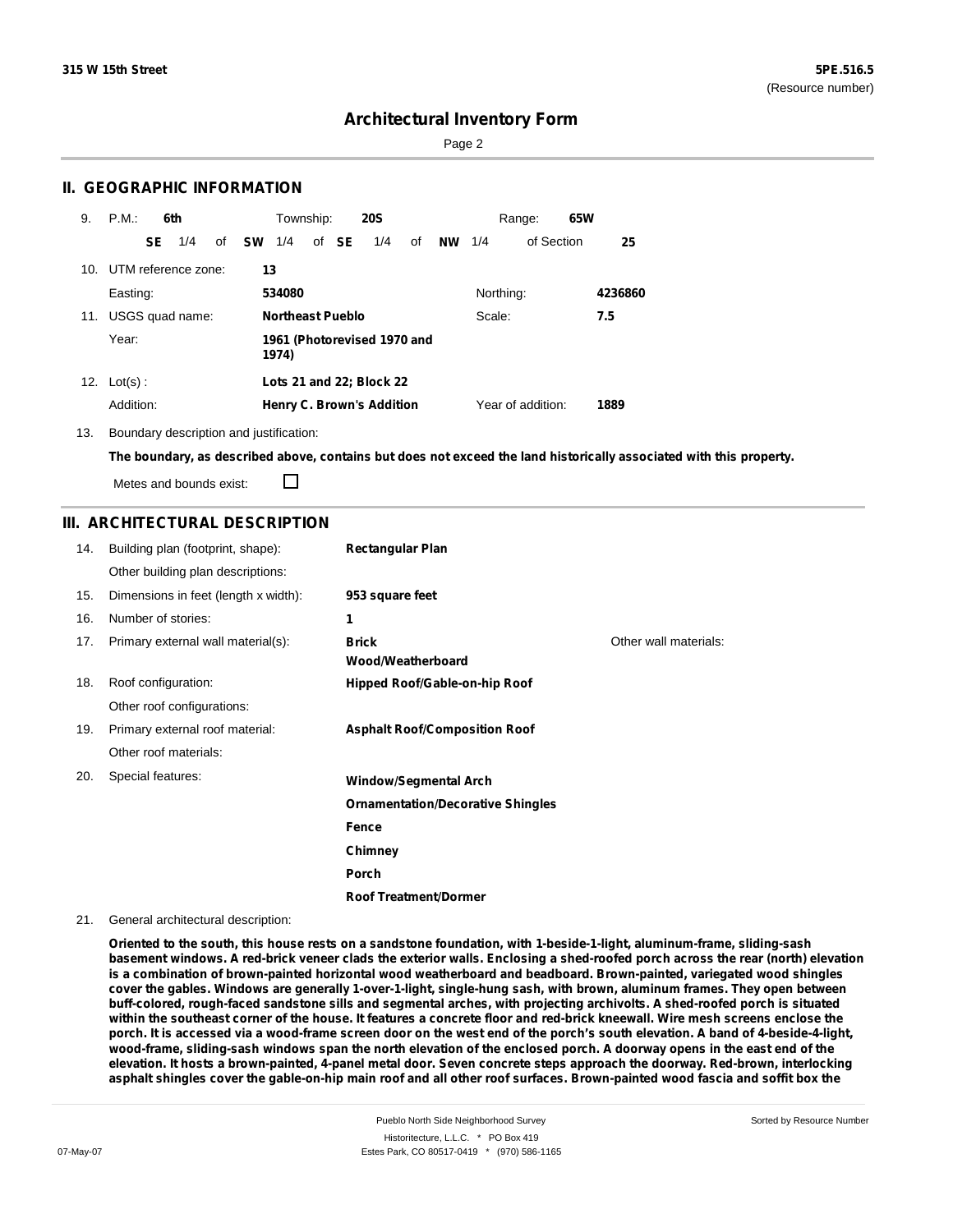Sorted by Resource Number

### **Architectural Inventory Form**

Page 3

eaves. The gables are either pedimented or, in the case of the north-facing gable, host eave returns. A red-brick chimney **protrudes south of center from the north-south-oriented roof ridge.**

Architectural style:

22. **Late Victorian/Edwardian**

Other architectural styles:

Building type:

23. Landscape or special setting features:

This property is located on terrain sloping downward from north to south, with an elevation of around 4,700 feet above mean sea level. The neighborhood features modest, one- and two-story houses and commercial buildings, with some residential and medical-related buildings towering many stories above the rest of the landscape. Setbacks from West 15th Street are generally the same on this block. This property is situated on the north side of West 15th Street, between 1501 Court Street to the east and 325 West 15th Street to the west. Grass covers the strip separating the sidewalk from the street. A planted-grass yard, with mature landscaping, covers the rest of the property. The landscaping includes large, shady elm trees. A chain-link fence **separates the north.**

24. Associated buildings, features or objects: **No associated buildings identified.**

#### **IV. ARCHITECTURAL HISTORY**

| 25. | Date of Construction:  | Estimate: | 1900 | Actual:                                                                                                                     |
|-----|------------------------|-----------|------|-----------------------------------------------------------------------------------------------------------------------------|
|     | Source of Information: |           |      | Pueblo County Office of Tax Assessor. Property information card [internet].                                                 |
| 26. | Architect:             | unknown   |      |                                                                                                                             |
|     | Source of information: |           |      |                                                                                                                             |
| 27. | Builder:               | unknown   |      |                                                                                                                             |
|     | Source of information: |           |      |                                                                                                                             |
| 28. | Original Owner:        | unknown   |      |                                                                                                                             |
|     | Source of information: |           |      |                                                                                                                             |
| 29. | Construction history:  |           |      |                                                                                                                             |
|     |                        |           |      | According to Pueblo County Tax Assessor records, this building was constructed in 1900. While it does not appear on an 1893 |

Sanborn map, it does exist on a 1940-05 map, suggesting a circa 1900 date of construction. The front porch kneewall features different, newer brick, than the rest of the house, suggesting a later modification. As well, the enclosure of the rear porch also appears to have occurred after construction. The windows have been replaced within the last 10 years (after 1995).

- 30. Location: **original** Date of move(s):
	-

#### **V. HISTORICAL ASSOCIATIONS**

| 31. | Original use(s):     | <b>Single Dwelling</b> |
|-----|----------------------|------------------------|
| 32. | Intermediate use(s): | <b>Single Dwelling</b> |

- 33. Current use(s): **Single Dwelling**
- **Residence** Site type(s): 34.
- 35. Historical background:

32. Intermediate use(s):

According to Sanborn maps, this house was constructed between 1893 and 1905. By 1919, the resident here was F.E. Williams. Around 1925, Amon A. Hupp purchased this property, residing here until his death nearly 3 decades later. His wife was Mae Hupp, who died on June 4, 1949. Amon died in August 1954. Following Amon Hupp's death, his brother, George Hupp, briefly owned this property and resided here. He was a dispatcher for the Atchison, Topeka & Santa Fe Railway. George Hupp died in a **automobile accident near La Junta in December 1957.**

The next resident and owner also lived here only a short time before his death. Edson B. Holland was a well-known Pueblo pharmacist. He came to the area around 1934 and worked for the Glover Drug Company, Jones Drug Store, K.D. Drug Stores, and other pharmacies throughout the city. With his wife, Florence Holland, Edson had six children: Albert A. Holland, Edith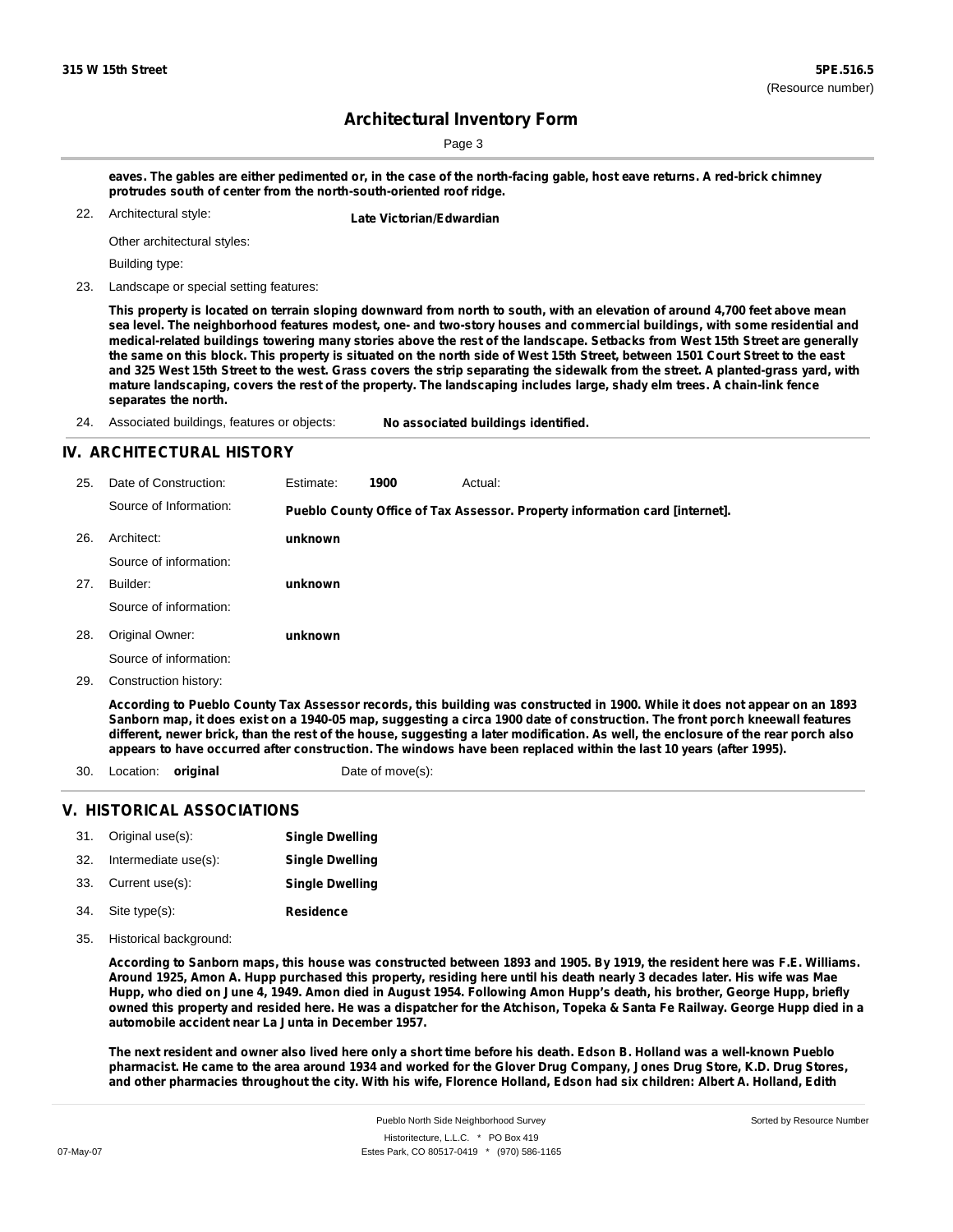### **Architectural Inventory Form**

Page 4

Reynolds, Edson J. Holland, William J. Holland, Florence M. Pachak, and the Rev. Msgr. George T. Holland. The elder Edson Holland died on November 7, 1962. The family appears to have later donated the house and lot to the Roman Catholic Diocese of Pueblo. At that time, the bishop of the diocese resided at the house immediately west, at 325 West 15th Street. Dr. James B. and Sharon K. Fowler, the current owners, purchased the property from the diocese in 2001. They operate the adjacent Center **for Eye Care and Surgery at 1501 Court Street.**

**Pueblo County Office of Tax Assessor. Property information card [internet].**

**Pueblo City Directory. Pueblo, Co.; Salt Lake City; Kansas City, Mo.; and others: R.L. Polk & Co, consulted 1886 through 2003.**

**Sanborn Fire Insurance Maps (for Pueblo, Colorado). New York: Sanborn Map and Publishing Co., 1883, 1886, 1889, 1893, 1904-05, 1904-51, and 1904-52.**

**"Hupp (Amon A.)" [obituary]. Pueblo Chieftain, 15 August 1954, p. 10A.**

**"George Hupp Of Pueblo Dies In Accident Near La Junta." Pueblo Chieftain, 9 December 1957, p. 1.**

**"Holland (Edson B.)" [obituary]. Pueblo Chieftain, 8 November 1962, p. 8A.**

**Munch, J. Colorado Cultural Resource Survey, Architectural/Historical Component Form (no. 618), August 1981.**

<sup>36.</sup> Sources of information: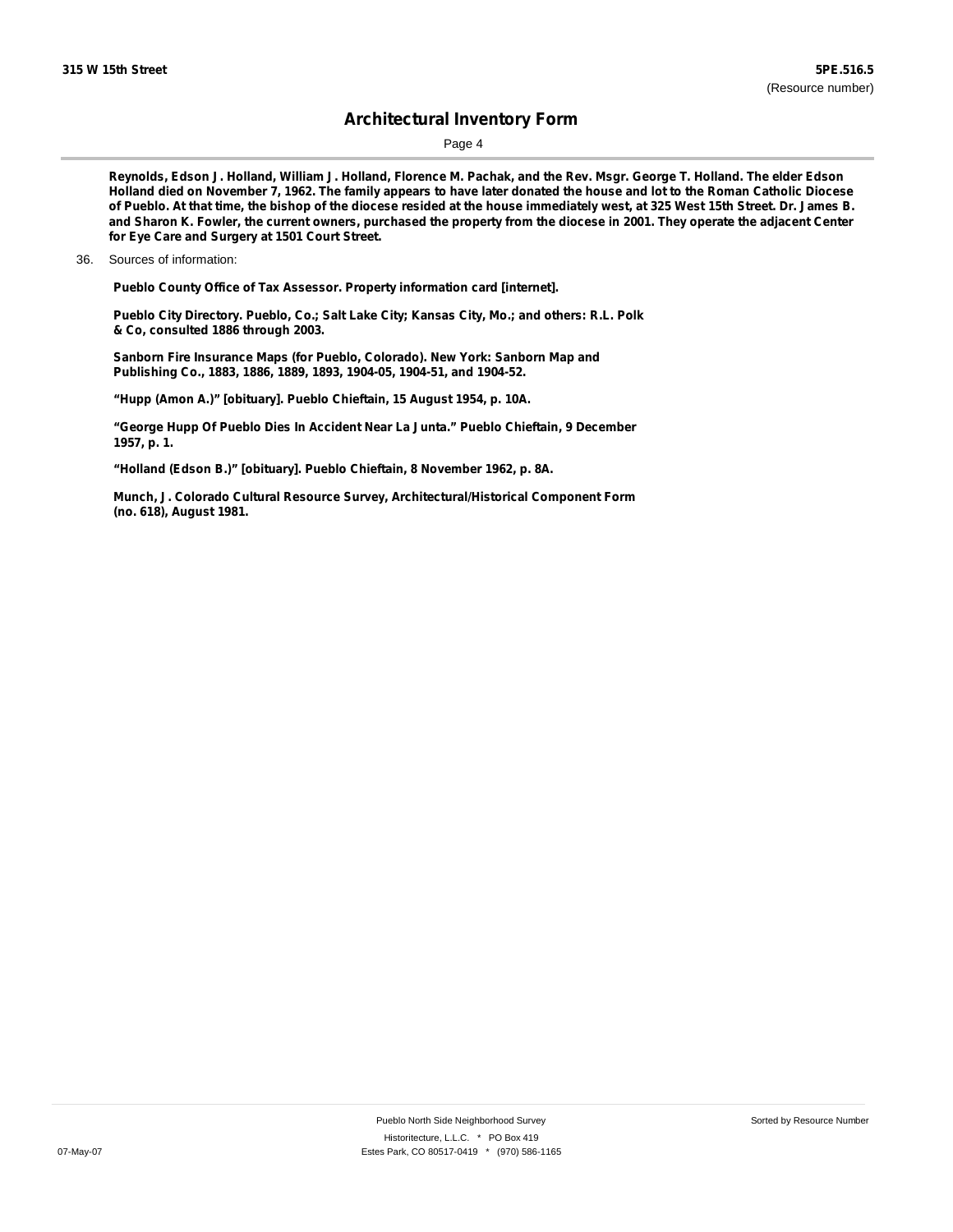۰

Sorted by Resource Number

## **Architectural Inventory Form**

Page 5

|     | <b>VI. SIGNIFICANCE</b>                                                                                                                                                                                                                                                               |  |  |  |  |  |  |  |
|-----|---------------------------------------------------------------------------------------------------------------------------------------------------------------------------------------------------------------------------------------------------------------------------------------|--|--|--|--|--|--|--|
| 37. | Local landmark designation:<br>Yes $\Box$<br>No.<br>$\mathbf{F}$                                                                                                                                                                                                                      |  |  |  |  |  |  |  |
|     | Designation authority:                                                                                                                                                                                                                                                                |  |  |  |  |  |  |  |
|     | Date of designation:                                                                                                                                                                                                                                                                  |  |  |  |  |  |  |  |
| 38. | Applicable National Register criteria:                                                                                                                                                                                                                                                |  |  |  |  |  |  |  |
|     | A. Associated with events that have made a significant contribution to the broad pattern of our history.                                                                                                                                                                              |  |  |  |  |  |  |  |
|     | $\Box$<br>B. Associated with the lives of persons significant in our past.                                                                                                                                                                                                            |  |  |  |  |  |  |  |
|     | C. Embodies the distinctive characteristics of a type, period, or method of construction, or represents the work<br>◙<br>of a master, or that possess high artistic values, or represents a significant and distinguished entity whose<br>components may lack individual distinction. |  |  |  |  |  |  |  |
|     | D. Has yielded, or may be likely to yield, information important in history or prehistory.                                                                                                                                                                                            |  |  |  |  |  |  |  |
|     | Qualifies under Criteria Considerations A through G (see manual).                                                                                                                                                                                                                     |  |  |  |  |  |  |  |
|     | Does not meet any of the above National Register criteria.                                                                                                                                                                                                                            |  |  |  |  |  |  |  |
|     | <b>Pueblo Standards for Designation:</b>                                                                                                                                                                                                                                              |  |  |  |  |  |  |  |
|     | <u>1a. History</u>                                                                                                                                                                                                                                                                    |  |  |  |  |  |  |  |
|     | Have direct association with the historical development of the city, state, or nation; or<br>$\overline{\phantom{a}}$ .                                                                                                                                                               |  |  |  |  |  |  |  |
|     | <u>1b. History</u>                                                                                                                                                                                                                                                                    |  |  |  |  |  |  |  |
|     | Be the site of a significant historic event; or<br>$\Box$                                                                                                                                                                                                                             |  |  |  |  |  |  |  |
|     | 1c. History                                                                                                                                                                                                                                                                           |  |  |  |  |  |  |  |
|     | Have direct and substantial association with a person or group of persons who had influence on society.<br>$\Box$                                                                                                                                                                     |  |  |  |  |  |  |  |
|     | 2a. Architecture                                                                                                                                                                                                                                                                      |  |  |  |  |  |  |  |
|     | Embody distinguishing characteristics of an architectural style or type; or<br>$\Box$                                                                                                                                                                                                 |  |  |  |  |  |  |  |
|     | 2b. Architecture                                                                                                                                                                                                                                                                      |  |  |  |  |  |  |  |
|     | Be a significant example of the work of a recognized architect or master builder, or<br>$\mathcal{L}_{\mathcal{A}}$                                                                                                                                                                   |  |  |  |  |  |  |  |
|     | 2c. Architecture                                                                                                                                                                                                                                                                      |  |  |  |  |  |  |  |
|     | Contain elements of architectural design, engineering, materials, craftsmanship, or artistic merit which represent a<br>О<br>significant or influential innovation;                                                                                                                   |  |  |  |  |  |  |  |
|     | 2d. Architecture                                                                                                                                                                                                                                                                      |  |  |  |  |  |  |  |
|     | Portray the environment of a group of people or physical development of an area of the city in an era of history<br>О<br>characterized by a distinctive architectural style.                                                                                                          |  |  |  |  |  |  |  |
|     | 3a. Geography                                                                                                                                                                                                                                                                         |  |  |  |  |  |  |  |
|     | Have a prominent location or be an established, familiar, and orienting visual feature of the contemporary city, or                                                                                                                                                                   |  |  |  |  |  |  |  |
|     | 3b. Geography<br>Promote understanding and appreciation of Pueblo's environment by means of distinctive physical characteristics<br>or rarity; or                                                                                                                                     |  |  |  |  |  |  |  |
|     | 3c. Geography                                                                                                                                                                                                                                                                         |  |  |  |  |  |  |  |
|     | Make a special contribution to Pueblo's distinctive character.<br>$\Box$                                                                                                                                                                                                              |  |  |  |  |  |  |  |
|     | Not Applicable                                                                                                                                                                                                                                                                        |  |  |  |  |  |  |  |
|     | Does not meet any of the above Pueblo landmark criteria.<br>П                                                                                                                                                                                                                         |  |  |  |  |  |  |  |
| 39. | Area(s) of Significance:<br><b>Architecture</b>                                                                                                                                                                                                                                       |  |  |  |  |  |  |  |
| 40. | Period of Significance:<br>1900                                                                                                                                                                                                                                                       |  |  |  |  |  |  |  |
| 41. | National:<br>Level of significance:<br>Local<br>State<br>$\Box$                                                                                                                                                                                                                       |  |  |  |  |  |  |  |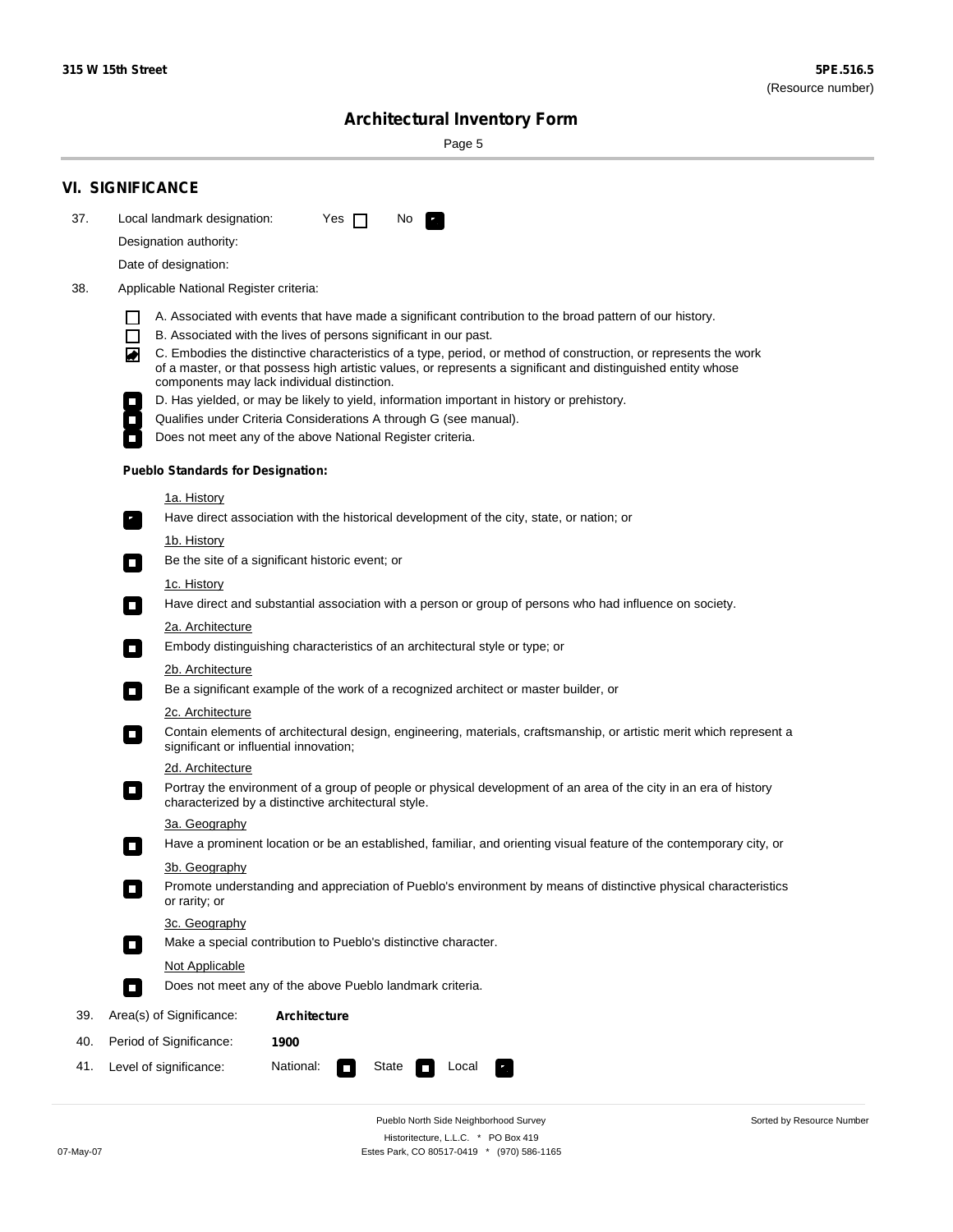## **Architectural Inventory Form**

Page 6

#### 42. Statement of significance:

This property is historically significant under Pueblo Local Landmark criterion 1A for its association with the development of **Pueblo's North Side Neighborhood, when more architecturally sophisticated buildings like this one joined the smaller,** plainer dwellings originally constructed here. As well, the house is architecturally significant under National Register criterion C (Pueblo Local Landmark criterion 2A) as an example of late Victorian-era domestic architecture. However, the levels of architectural and historical significance, combined with physical integrity, are not to the extent that this property would qualify for individual listing in the National Register of Historic Places, the Colorado State Register of Historic Properties, or as a City of Pueblo Landmark. It is, nonetheless, a contributing resource within any potential historic district.

43. Assessment of historic physical integrity related to significance:

Constructed around 1900, this house exhibits a moderately high level of physical integrity relative to the seven aspects of integrity as defined by the National Park Service and the Colorado Historical Society: location, setting, design, materials, **workmanship, feeling, and association. There have been no significant additions made to this building, and porch** modifications are minor and appear to date to the period of significance. The original windows, however, have been replaced. **This property retains sufficient physical integrity to convey its architectural and historical significance.**

#### **VII. NATIONAL REGISTER ELIGIBILITY ASSESSMENT**

44. National Register eligibility field assessment: Local landmark eligibility field assessment:

**Individually eligible Not eligible** Not eligible **Need data Individually eligible Not eligible Not eligible Need data** 

No<sub>D</sub>

No

 $N/A$   $\Pi$ N/A

Yes Yes

45. Is there National Register district potential? Yes

**Pueblo's North Side Neighborhood represents the evolution of the city's professional middle and upper classes. Its diversity of architectural styles and forms directly represents the city's changing economic and cultural climates. As well, the neighborhood is distinctive because it appears to have evolved independently of the area's dominant industry, steel manufacturing.** Discuss:

 $\blacksquare$ 

If there is National Register district potential, is this building contributing:



#### **VIII. RECORDING INFORMATION**

| 47. | Photograph numbers): | <b>CD-ROM Photo Disc: North Side Photos</b><br>File Name(s): 15thstw315                                                       |
|-----|----------------------|-------------------------------------------------------------------------------------------------------------------------------|
|     | Negatives filed at:  | <b>Special Collections</b><br><b>Robert Hoag Rawlings Public Library</b><br>100 East Abriendo Avenue<br>Pueblo, CO 81004-4290 |
| 48. | Report title:        | <b>Pueblo North Side Neighborhood Survey</b>                                                                                  |
| 49. | $Date(s)$ :          | 07/18/05                                                                                                                      |
| 50. | Recorder(s):         | <b>Adam Thomas</b>                                                                                                            |
| 51. | Organization:        | Historitecture, L.L.C.                                                                                                        |
| 52. | Address:             | <b>PO Box 419</b>                                                                                                             |
|     |                      | Estes Park, CO 80517-0419                                                                                                     |
| 53. | Phone number(s):     | (970) 586-1165                                                                                                                |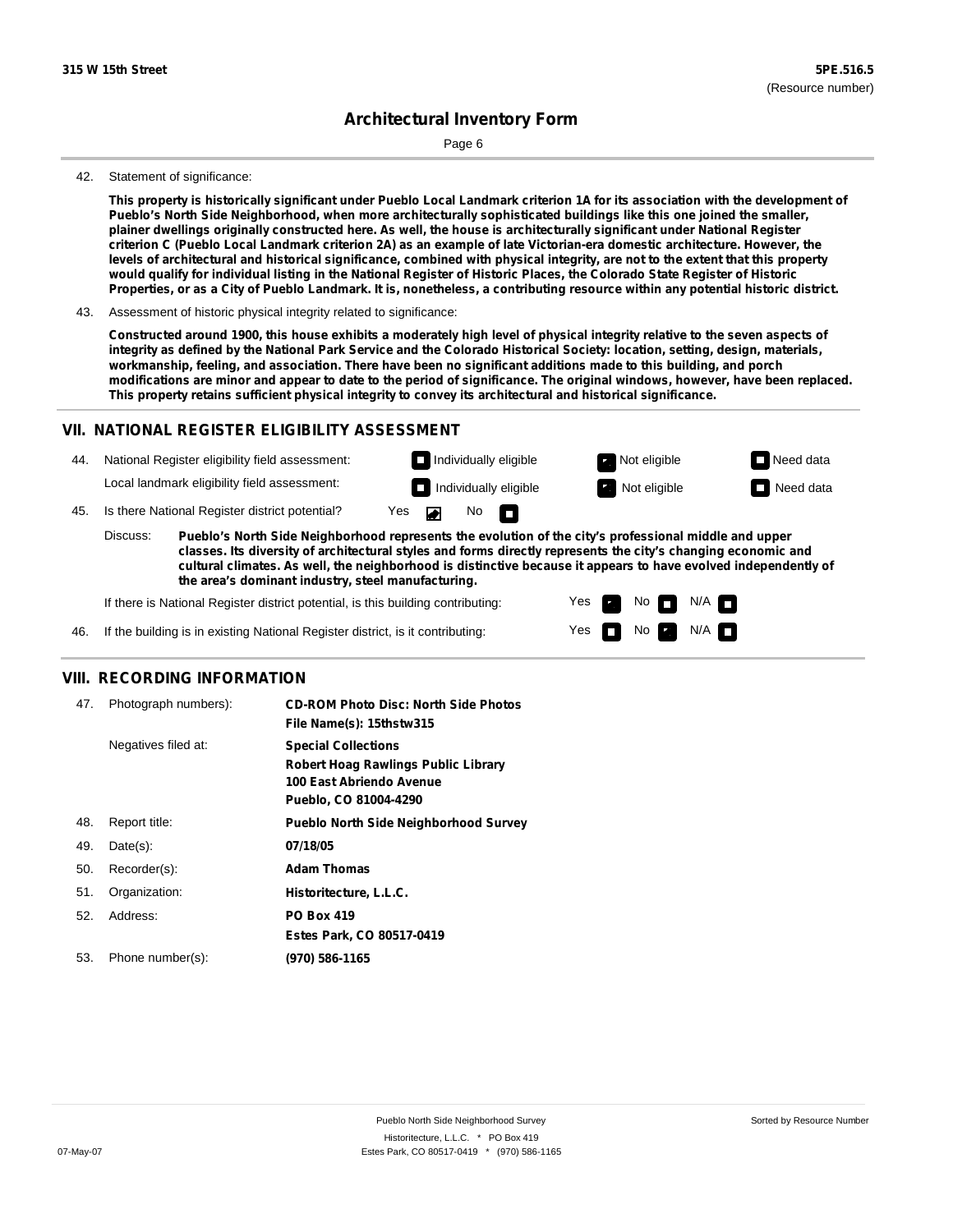

Page 7